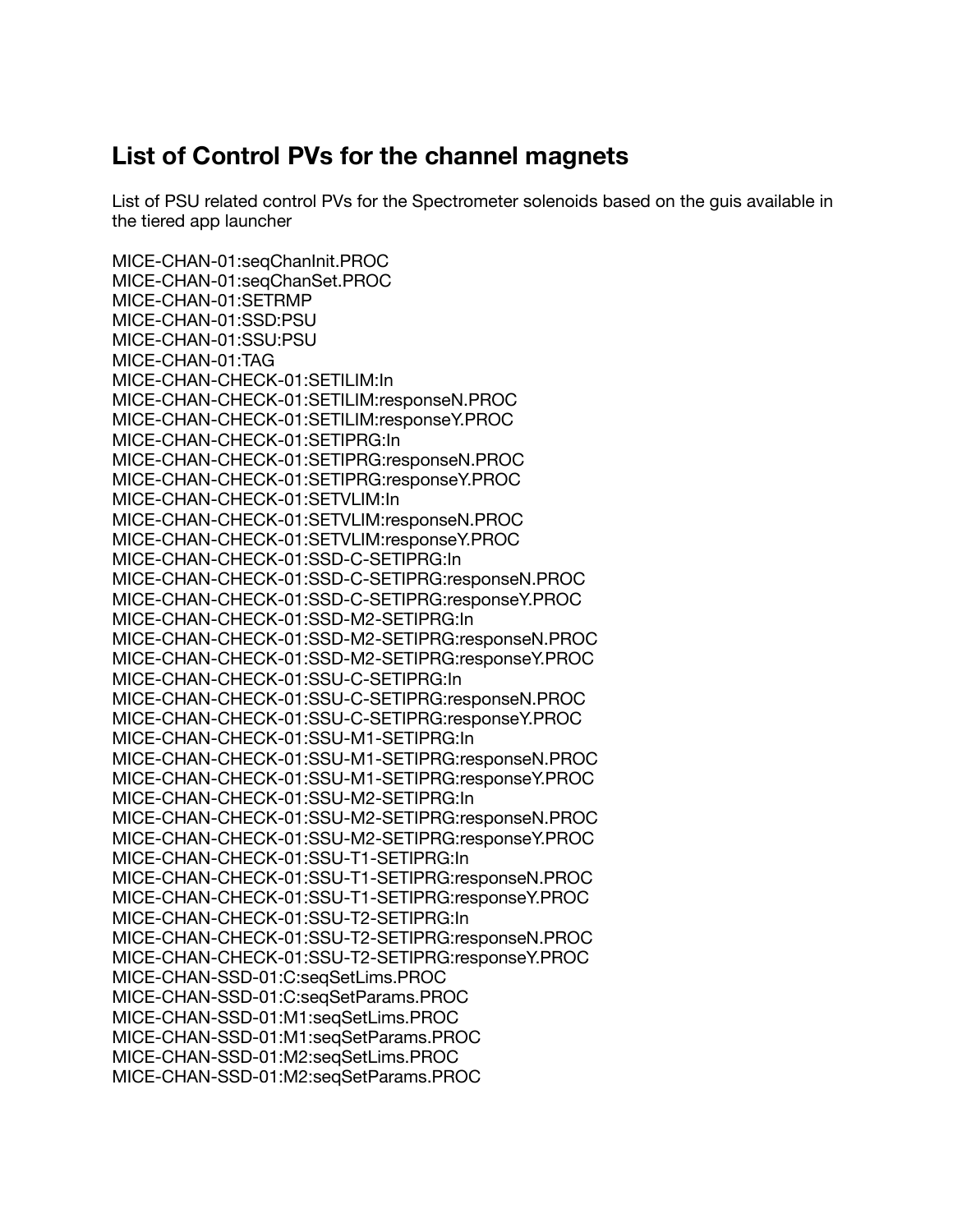MICE-CHAN-SSD-01:seqInitSSD.PROC MICE-CHAN-SSD-01:seqSetSSD.PROC MICE-CHAN-SSD-01:SETRMP MICE-CHAN-SSD-01:T1:seqSetLims.PROC MICE-CHAN-SSD-01:T1:seqSetParams.PROC MICE-CHAN-SSD-01:T2:seqSetLims.PROC MICE-CHAN-SSD-01:T2:seqSetParams.PROC MICE-CHAN-SSU-01:C:seqSetLims.PROC MICE-CHAN-SSU-01:C:seqSetParams.PROC MICE-CHAN-SSU-01:M1:seqSetLims.PROC MICE-CHAN-SSU-01:M1:seqSetParams.PROC MICE-CHAN-SSU-01:M2:seqSetLims.PROC MICE-CHAN-SSU-01:M2:seqSetParams.PROC MICE-CHAN-SSU-01:seqInitSSU.PROC MICE-CHAN-SSU-01:seqSetSSU.PROC MICE-CHAN-SSU-01:SETRMP MICE-CHAN-SSU-01:T1:seqSetLims.PROC MICE-CHAN-SSU-01:T1:seqSetParams.PROC MICE-CHAN-SSU-01:T2:seqSetLims.PROC MICE-CHAN-SSU-01:T2:seqSetParams.PROC MICE-SSD-CHLR-01:STA MICE-SSD-CHLR-01:STA.DESC MICE-SSD-CNTR-01:BMAG MICE-SSD-CNTR-01:BU MICE-SSD-CNTR-01:CDB:SETILIM MICE-SSD-CNTR-01:CDB:SETIPRG MICE-SSD-CNTR-01:CDB:SETIRMP MICE-SSD-CNTR-01:CDB:SETRLIM MICE-SSD-CNTR-01:CDB:SETVLIM MICE-SSD-CNTR-01:ERR:NUM MICE-SSD-CNTR-01:ILIM MICE-SSD-CNTR-01:IMAG MICE-SSD-CNTR-01:IPRG MICE-SSD-CNTR-01:IRMP MICE-SSD-CNTR-01:IRMP.HOPR MICE-SSD-CNTR-01:IRMPU MICE-SSD-CNTR-01:QD:SETSTA MICE-SSD-CNTR-01:RLIM MICE-SSD-CNTR-01:RMP MICE-SSD-CNTR-01:SETIRMP MICE-SSD-CNTR-01:SETRMP MICE-SSD-CNTR-01:STAB MICE-SSD-CNTR-01:VLIM MICE-SSD-CNTR-01:VSUP MICE-SSD-COFF-01:Off MICE-SSD-COFF-01:On MICE-SSD-COFF-01:Rst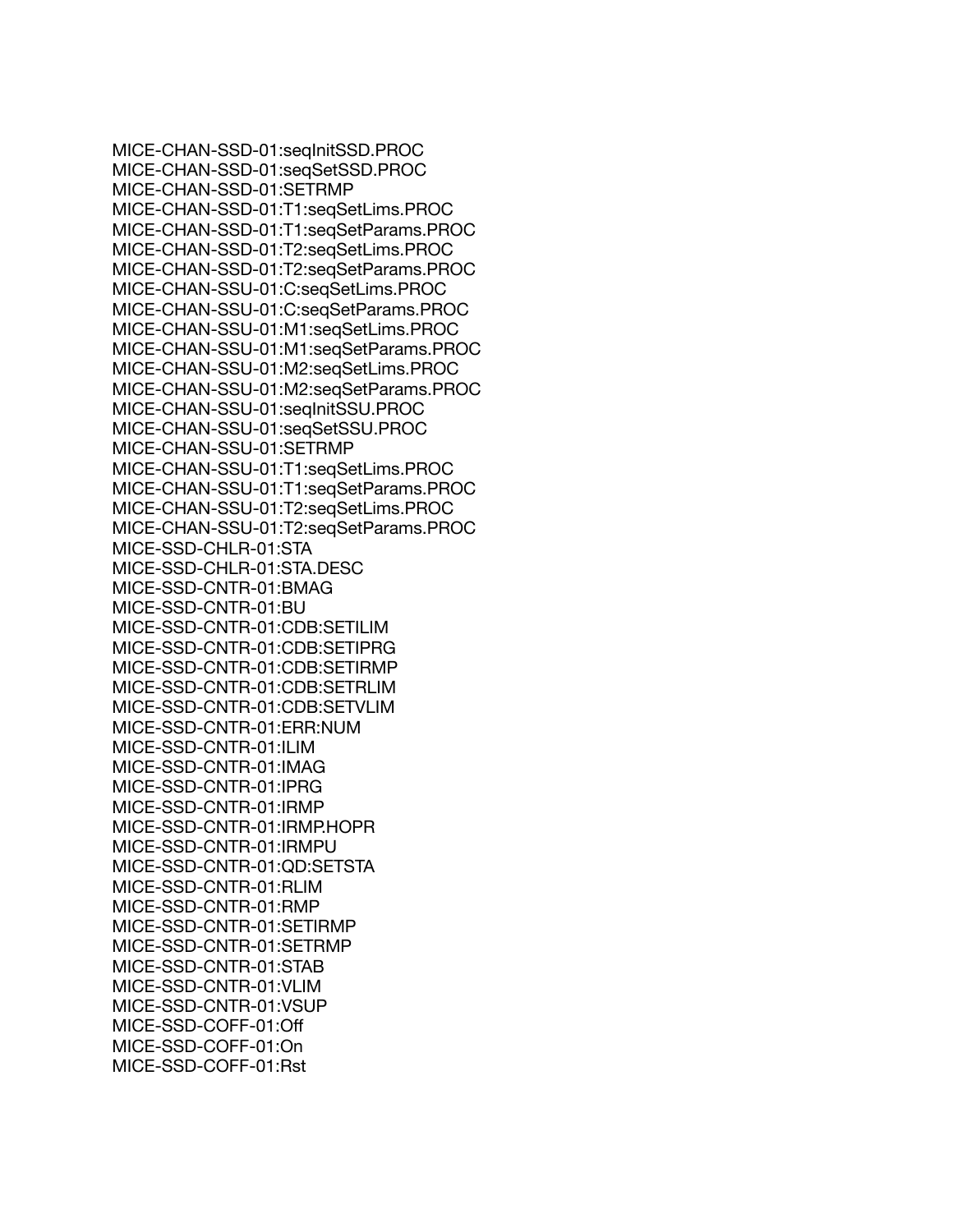MICE-SSD-COFF-01:Sta MICE-SSD-COIL-01:E1C-E2C:V MICE-SSD-COIL-01:E1C-E2C:V.DESC MICE-SSD-COIL-01:E1\_C:V MICE-SSD-COIL-01:E2\_C:V MICE-SSD-COIL-01:M2-LIdot:V MICE-SSD-COMP-01:LOWFLOW MICE-SSD-COMP-01:LOWFLOW.DESC MICE-SSD-CON-01:CON MICE-SSD-CON-01:GLNA MICE-SSD-CON-01:GLNA.DESC MICE-SSD-CON-01:GLNB MICE-SSD-CON-01:GLNB.DESC MICE-SSD-CON-01:Off MICE-SSD-CON-01:On MICE-SSD-CON-01:QUENCH MICE-SSD-CON-01:QUENCH.DESC MICE-SSD-CON-01:Rst MICE-SSD-CON-01:Sta MICE-SSD-DCCT-01:E1\_C\_E2:DIDT MICE-SSD-DCCT-01:E1\_C\_E2:I MICE-SSD-DCCT-01:M1:I MICE-SSD-DCCT-01:M2:DIDT MICE-SSD-DCCT-01:M2:I MICE-SSD-DCCT-01:T1:I MICE-SSD-DCCT-01:T2:I MICE-SSD-END-01:IMAG MICE-SSD-END-02:IMAG MICE-SSD-GHEB-01:STA MICE-SSD-HEAT-02:SI MICE-SSD-HET-01:Off MICE-SSD-HET-01:On MICE-SSD-HET-01:PWR MICE-SSD-HET-01:PWR.DESC MICE-SSD-HET-01:Rst MICE-SSD-HET-01:Sta MICE-SSD-HET-02:Off MICE-SSD-HET-02:On MICE-SSD-HET-02:Rst MICE-SSD-HET-02:Sta MICE-SSD-HET-02:VOLT MICE-SSD-HET-02:VOLT.DESC MICE-SSD-HLS-01:CON MICE-SSD-HLS-01:Off MICE-SSD-HLS-01:On MICE-SSD-HLS-01:Rst MICE-SSD-HLS-01:Sta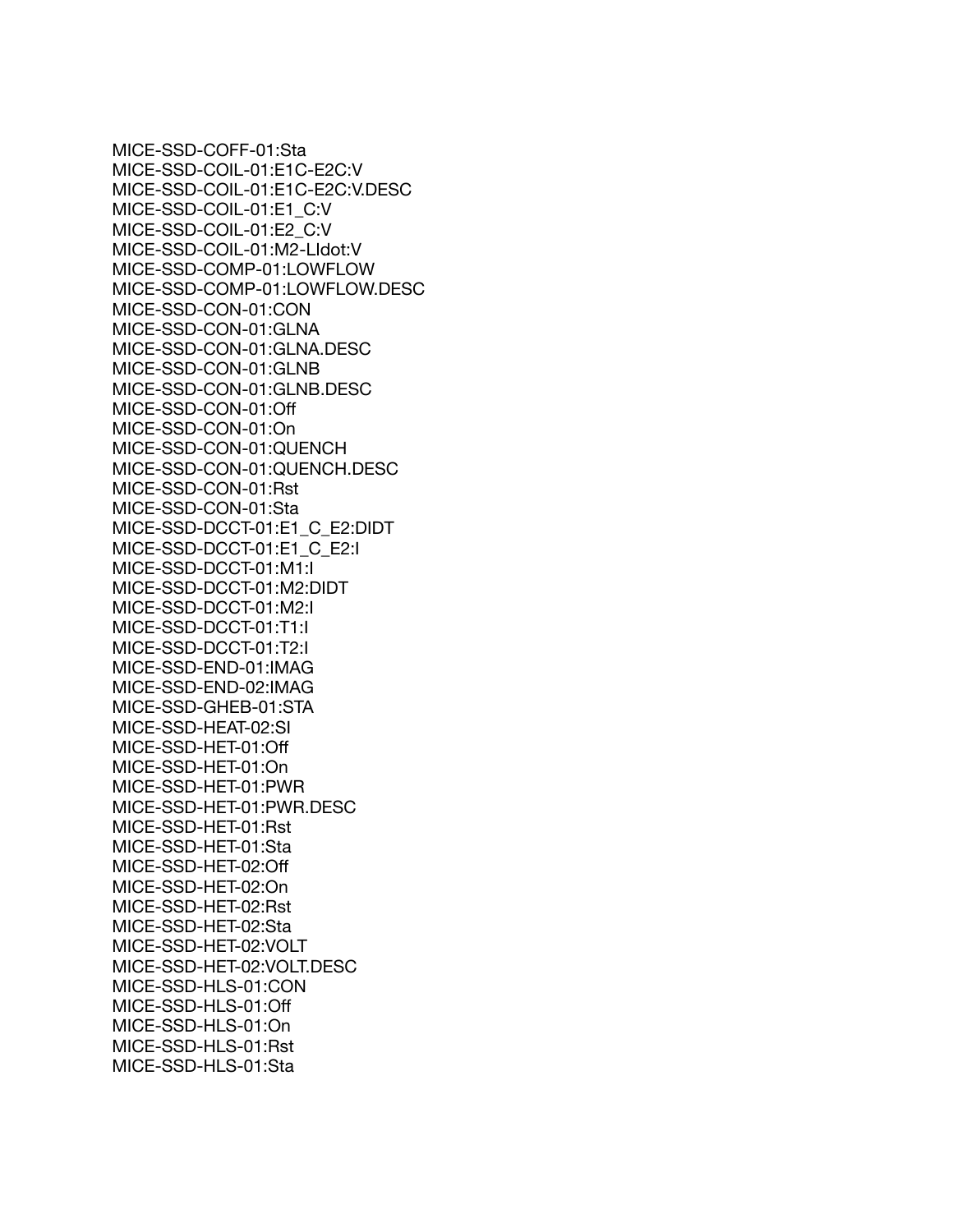MICE-SSD-HTL-01:QUENCH MICE-SSD-HTL-01:QUENCH.DESC MICE-SSD-HTL-02:QUENCH MICE-SSD-HTL-02:QUENCH.DESC MICE-SSD-HTL-03:QUENCH MICE-SSD-HTL-03:QUENCH.DESC MICE-SSD-HTR-01:RF MICE-SSD-HTR-01:RP MICE-SSD-HTR-01:RP.EGU MICE-SSD-HTR-01:RT MICE-SSD-HTR-01:SP MICE-SSD-HTS-03:Vave MICE-SSD-HTS-04:Vave MICE-SSD-HTS-05:Vave MICE-SSD-HTS-08:Vave MICE-SSD-LEVEL-01:RLEV MICE-SSD-LEVEL-03:FULL MICE-SSD-LEVEL-03:FULL.DESC MICE-SSD-LEVEL-03:RLEV MICE-SSD-LEVEL-03:RUNI MICE-SSD-LTS-03:Vave MICE-SSD-LTS-04:Vave MICE-SSD-LTS-05:Vave MICE-SSD-LTS-08:Vave MICE-SSD-MATCH-01:ILIM MICE-SSD-MATCH-01:ILIM.DESC MICE-SSD-MATCH-01:IMAG MICE-SSD-MATCH-01:IPRG MICE-SSD-MATCH-01:IPRG.DESC MICE-SSD-MATCH-01:IRMP MICE-SSD-MATCH-01:IRMP.DESC MICE-SSD-MATCH-01:IRMP.HOPR MICE-SSD-MATCH-01:IRMPU MICE-SSD-MATCH-01:RMP MICE-SSD-MATCH-01:RMP.DESC MICE-SSD-MATCH-01:STAB MICE-SSD-MATCH-01:STAB.DESC MICE-SSD-MATCH-01:VLIM MICE-SSD-MATCH-01:VLIM.DESC MICE-SSD-MATCH-01:VSUP MICE-SSD-MATCH-02:BMAG MICE-SSD-MATCH-02:BU MICE-SSD-MATCH-02:CDB:SETILIM MICE-SSD-MATCH-02:CDB:SETIPRG MICE-SSD-MATCH-02:CDB:SETIRMP MICE-SSD-MATCH-02:CDB:SETRLIM MICE-SSD-MATCH-02:CDB:SETVLIM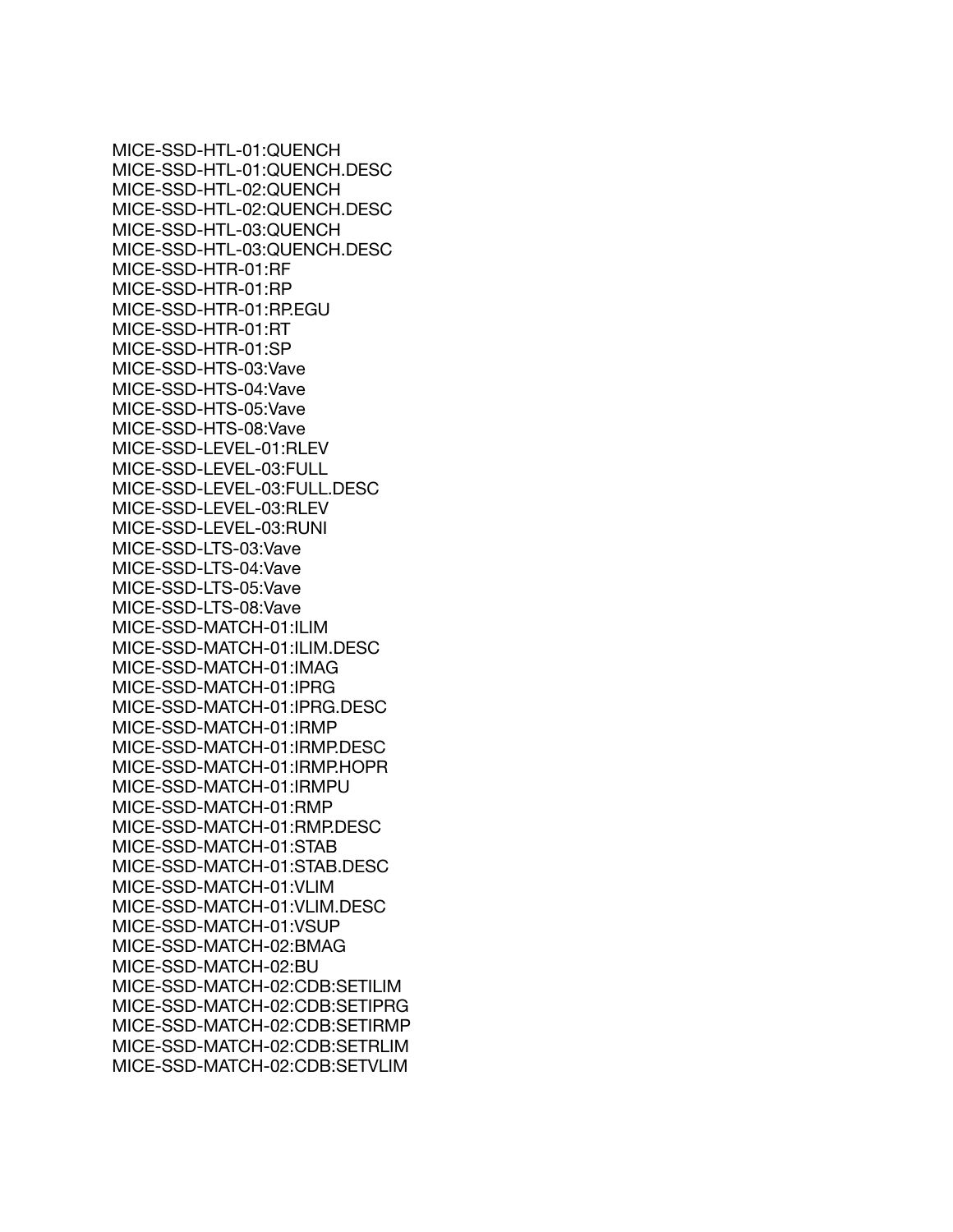MICE-SSD-MATCH-02:ERR:NUM MICE-SSD-MATCH-02:ILIM MICE-SSD-MATCH-02:IMAG MICE-SSD-MATCH-02:IPRG MICE-SSD-MATCH-02:IRMP MICE-SSD-MATCH-02:IRMPU MICE-SSD-MATCH-02:QD:SETSTA MICE-SSD-MATCH-02:RLIM MICE-SSD-MATCH-02:RMP MICE-SSD-MATCH-02:SETIRMP MICE-SSD-MATCH-02:SETRMP MICE-SSD-MATCH-02:STAB MICE-SSD-MATCH-02:VLIM MICE-SSD-MATCH-02:VSUP MICE-SSD-PG-01:RP MICE-SSD-PG-02:RP MICE-SSD-PSU-01:ESTOP MICE-SSD-PSU-01:ESTOP.DESC MICE-SSD-QK-01:Off MICE-SSD-QK-01:On MICE-SSD-QK-01:Rst MICE-SSD-QK-01:Sta MICE-SSD-QK-02:Off MICE-SSD-QK-02:On MICE-SSD-QK-02:Rst MICE-SSD-QK-02:Sta MICE-SSD-QK-03:Off MICE-SSD-QK-03:On MICE-SSD-QK-03:Rst MICE-SSD-QK-03:Sta MICE-SSD-QPS-01:15V:STA.DESC MICE-SSD-QPS-01:AGFD:STA.DESC MICE-SSD-QPS-01:AGFD:TRIP.DESC MICE-SSD-QPS-01:AQD:STA.DESC MICE-SSD-QPS-01:AQD:TRIP.DESC MICE-SSD-QPS-01:BALANCE.DESC MICE-SSD-QPS-01:DQD:TRIP.DESC MICE-SSD-QPS-01:ECQD:TRIP.DESC MICE-SSD-QPS-01:GND MICE-SSD-QPS-01:GND.DESC MICE-SSD-QPS-01:HB:STA.DESC MICE-SSD-QPS-01:ISOAMP:STA.DESC MICE-SSD-QPS-01:M1QD:TRIP.DESC MICE-SSD-QPS-01:M2QD:TRIP.DESC MICE-SSD-QPS-01:MAINS MICE-SSD-QPS-01:MAINS.DESC MICE-SSD-QPS-01:PSU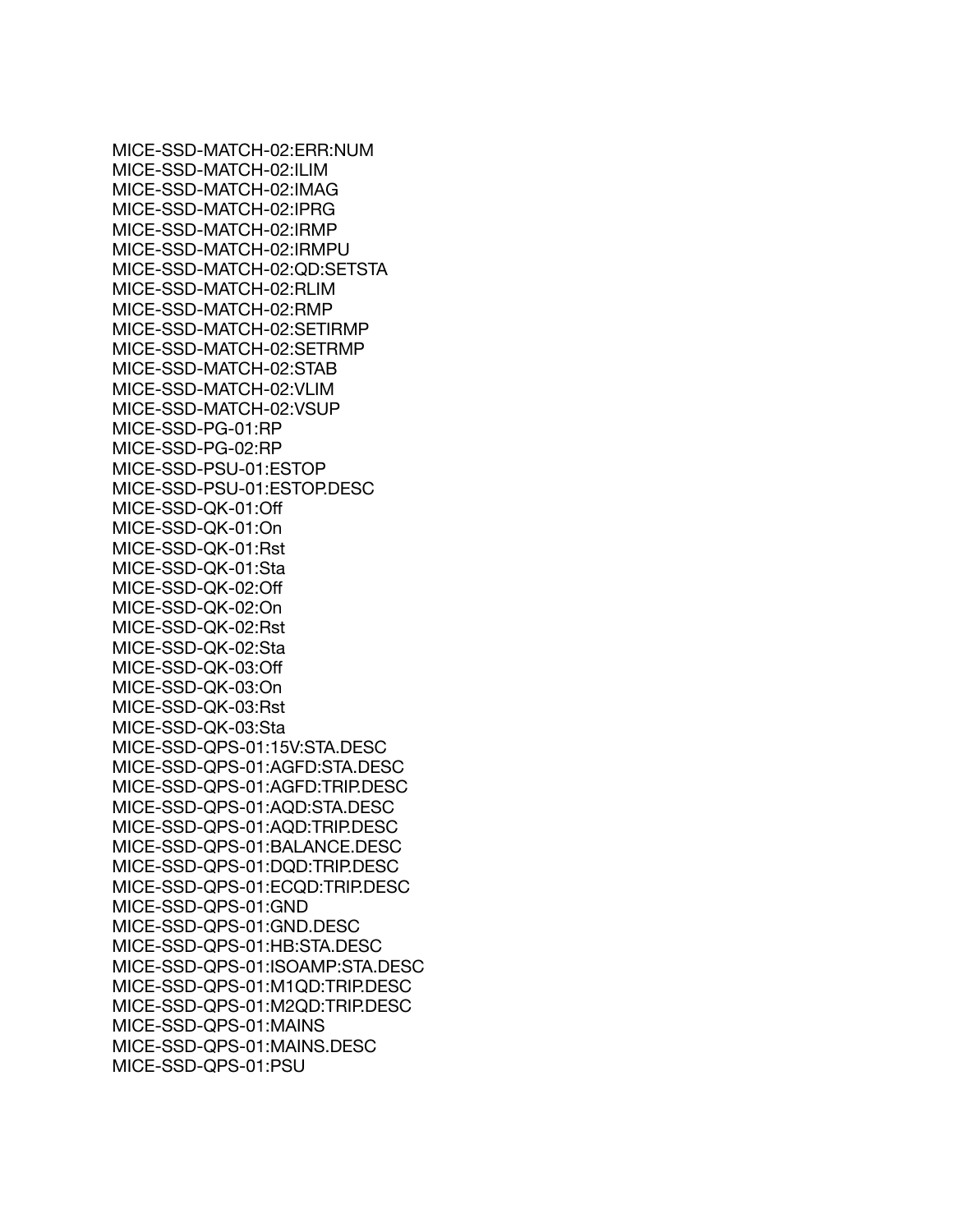MICE-SSD-QPS-01:PSU.DESC MICE-SSD-QPS-02:PSU MICE-SSD-QPS-02:PSU.DESC MICE-SSD-RACK-01:TEMP MICE-SSD-RACK-01:TEMP.DESC MICE-SSD-RACK-02:TEMP MICE-SSD-RACK-02:TEMP.DESC MICE-SSD-RAMP-01:Off MICE-SSD-RAMP-01:On MICE-SSD-RAMP-01:Rst MICE-SSD-RAMP-01:Sta MICE-SSD-THTR-01:Off MICE-SSD-THTR-01:On MICE-SSD-THTR-01:Rst MICE-SSD-THTR-01:Sta MICE-SSD-THTR-01:STA MICE-SSD-THTR-01:STA.DESC MICE-SSD-TMP-02:ILK MICE-SSD-TMP-02:ILK.DESC MICE-SSD-TRIM-01:BMAG MICE-SSD-TRIM-01:BU MICE-SSD-TRIM-01:ERR:NUM MICE-SSD-TRIM-01:ILIM MICE-SSD-TRIM-01:IMAG MICE-SSD-TRIM-01:IPRG MICE-SSD-TRIM-01:IRMP MICE-SSD-TRIM-01:QD:SETSTA MICE-SSD-TRIM-01:RLIM MICE-SSD-TRIM-01:RLIM.DESC MICE-SSD-TRIM-01:RMP MICE-SSD-TRIM-01:SETIRMP MICE-SSD-TRIM-01:SETRMP MICE-SSD-TRIM-01:VLIM MICE-SSD-TRIM-01:VPRG MICE-SSD-TRIM-01:VPRG.DESC MICE-SSD-TRIM-01:VSUP MICE-SSD-TRIM-02:BMAG MICE-SSD-TRIM-02:BU MICE-SSD-TRIM-02:ERR:NUM MICE-SSD-TRIM-02:ILIM MICE-SSD-TRIM-02:IMAG MICE-SSD-TRIM-02:IPRG MICE-SSD-TRIM-02:IRMP MICE-SSD-TRIM-02:QD:SETSTA MICE-SSD-TRIM-02:RLIM MICE-SSD-TRIM-02:RMP MICE-SSD-TRIM-02:SETIRMP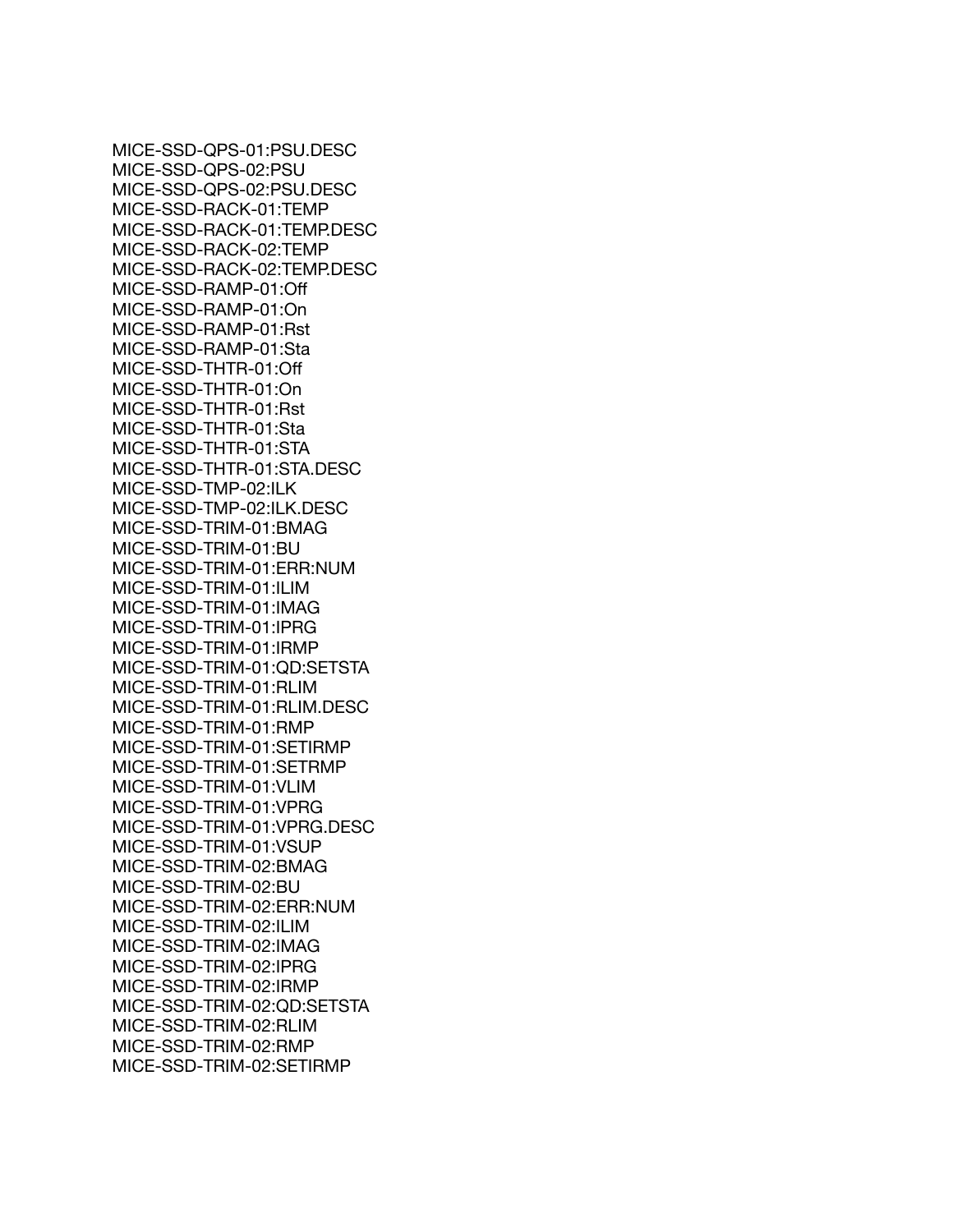MICE-SSD-TRIM-02:SETRMP MICE-SSD-TRIM-02:VLIM MICE-SSD-TRIM-02:VPRG MICE-SSD-TRIM-02:VSUP MICE-SSU-CHLR-01:STA MICE-SSU-CHLR-01:STA.DESC MICE-SSU-CNTR-01:BMAG MICE-SSU-CNTR-01:BU MICE-SSU-CNTR-01:CDB:SETILIM MICE-SSU-CNTR-01:CDB:SETIPRG MICE-SSU-CNTR-01:CDB:SETIRMP MICE-SSU-CNTR-01:CDB:SETRLIM MICE-SSU-CNTR-01:CDB:SETVLIM MICE-SSU-CNTR-01:ERR:NUM MICE-SSU-CNTR-01:ILIM MICE-SSU-CNTR-01:IMAG MICE-SSU-CNTR-01:IPRG MICE-SSU-CNTR-01:IRMP MICE-SSU-CNTR-01:IRMP.HOPR MICE-SSU-CNTR-01:IRMPU MICE-SSU-CNTR-01:QD:SETSTA MICE-SSU-CNTR-01:RLIM MICE-SSU-CNTR-01:RMP MICE-SSU-CNTR-01:SETIRMP MICE-SSU-CNTR-01:SETRMP MICE-SSU-CNTR-01:STAB MICE-SSU-CNTR-01:VLIM MICE-SSU-CNTR-01:VSUP MICE-SSU-COFF-01:Off MICE-SSU-COFF-01:On MICE-SSU-COFF-01:Rst MICE-SSU-COFF-01:Sta MICE-SSU-COIL-01:E1C-E2C:V MICE-SSU-COIL-01:E1C-E2C:V.DESC MICE-SSU-COIL-01:E1\_C:V MICE-SSU-COIL-01:E2\_C:V MICE-SSU-COIL-01:M1-LIdot:V MICE-SSU-COIL-01:M2-LIdot:V MICE-SSU-COMP-01:LOWFLOW MICE-SSU-COMP-01:LOWFLOW.DESC MICE-SSU-CON-01:CON MICE-SSU-CON-01:GLNA MICE-SSU-CON-01:GLNA.DESC MICE-SSU-CON-01:GLNB MICE-SSU-CON-01:GLNB.DESC MICE-SSU-CON-01:Off MICE-SSU-CON-01:On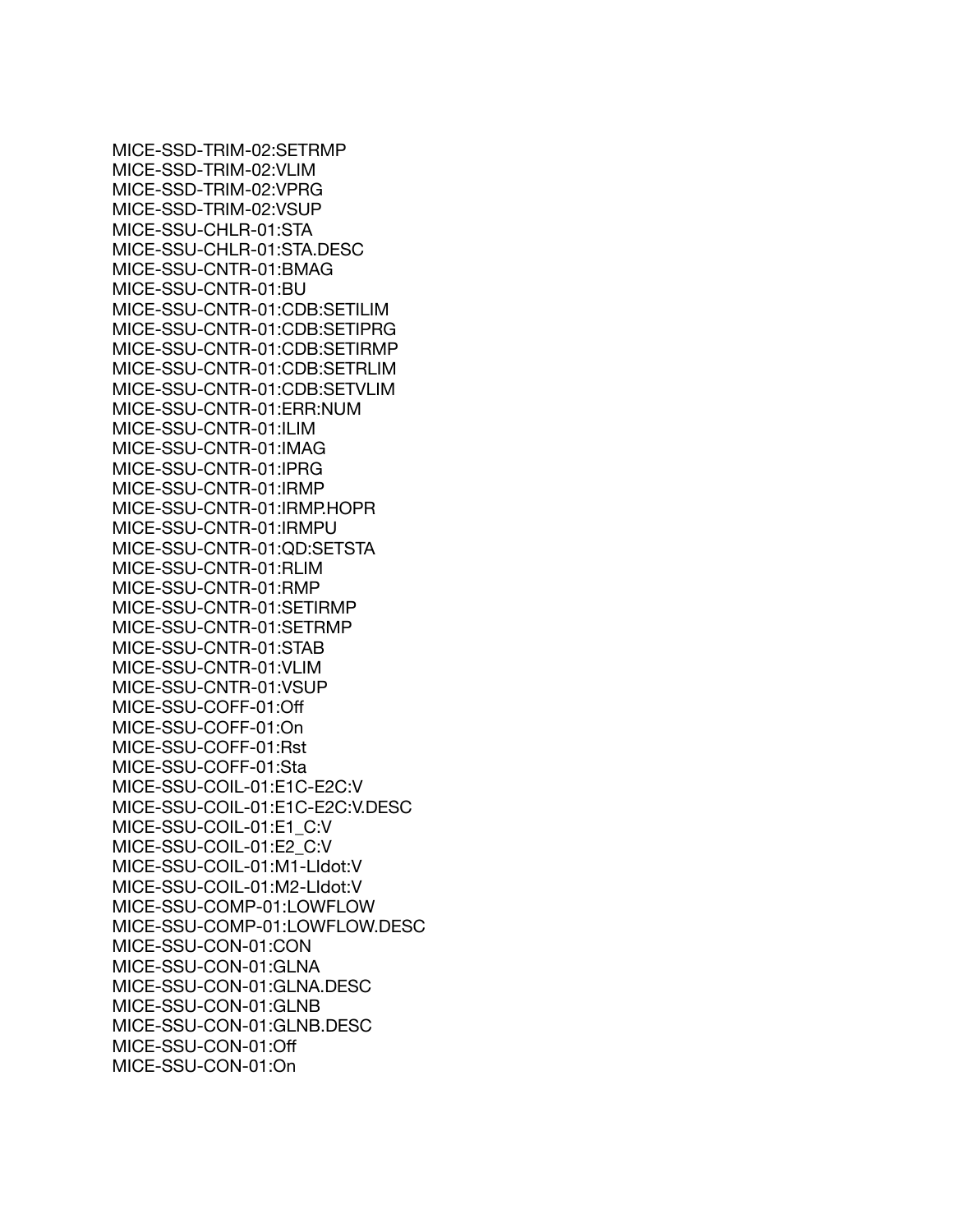MICE-SSU-CON-01:QUENCH MICE-SSU-CON-01:QUENCH.DESC MICE-SSU-CON-01:Rst MICE-SSU-CON-01:Sta MICE-SSU-DCCT-01:E1\_C\_E2:DIDT MICE-SSU-DCCT-01:E1\_C\_E2:I MICE-SSU-DCCT-01:M1:DIDT MICE-SSU-DCCT-01:M1:I MICE-SSU-DCCT-01:M2:DIDT MICE-SSU-DCCT-01:M2:I MICE-SSU-DCCT-01:T1:I MICE-SSU-DCCT-01:T2:I MICE-SSU-END-01:IMAG MICE-SSU-END-02:IMAG MICE-SSU-GHEB-01:STA MICE-SSU-HEAT-02:SI MICE-SSU-HET-01:Off MICE-SSU-HET-01:On MICE-SSU-HET-01:PWR MICE-SSU-HET-01:PWR.DESC MICE-SSU-HET-01:Rst MICE-SSU-HET-01:Sta MICE-SSU-HET-02:Off MICE-SSU-HET-02:On MICE-SSU-HET-02:Rst MICE-SSU-HET-02:Sta MICE-SSU-HET-02:VOLT MICE-SSU-HET-02:VOLT.DESC MICE-SSU-HLS-01:CON MICE-SSU-HLS-01:Off MICE-SSU-HLS-01:On MICE-SSU-HLS-01:Rst MICE-SSU-HLS-01:Sta MICE-SSU-HTL-01:QUENCH MICE-SSU-HTL-01:QUENCH.DESC MICE-SSU-HTL-02:QUENCH MICE-SSU-HTL-02:QUENCH.DESC MICE-SSU-HTL-03:QUENCH MICE-SSU-HTL-03:QUENCH.DESC MICE-SSU-HTR-01:RF MICE-SSU-HTR-01:RP MICE-SSU-HTR-01:RP.EGU MICE-SSU-HTR-01:RT MICE-SSU-HTR-01:SP MICE-SSU-HTS-01:Vave MICE-SSU-HTS-02:Vave MICE-SSU-HTS-03:Vave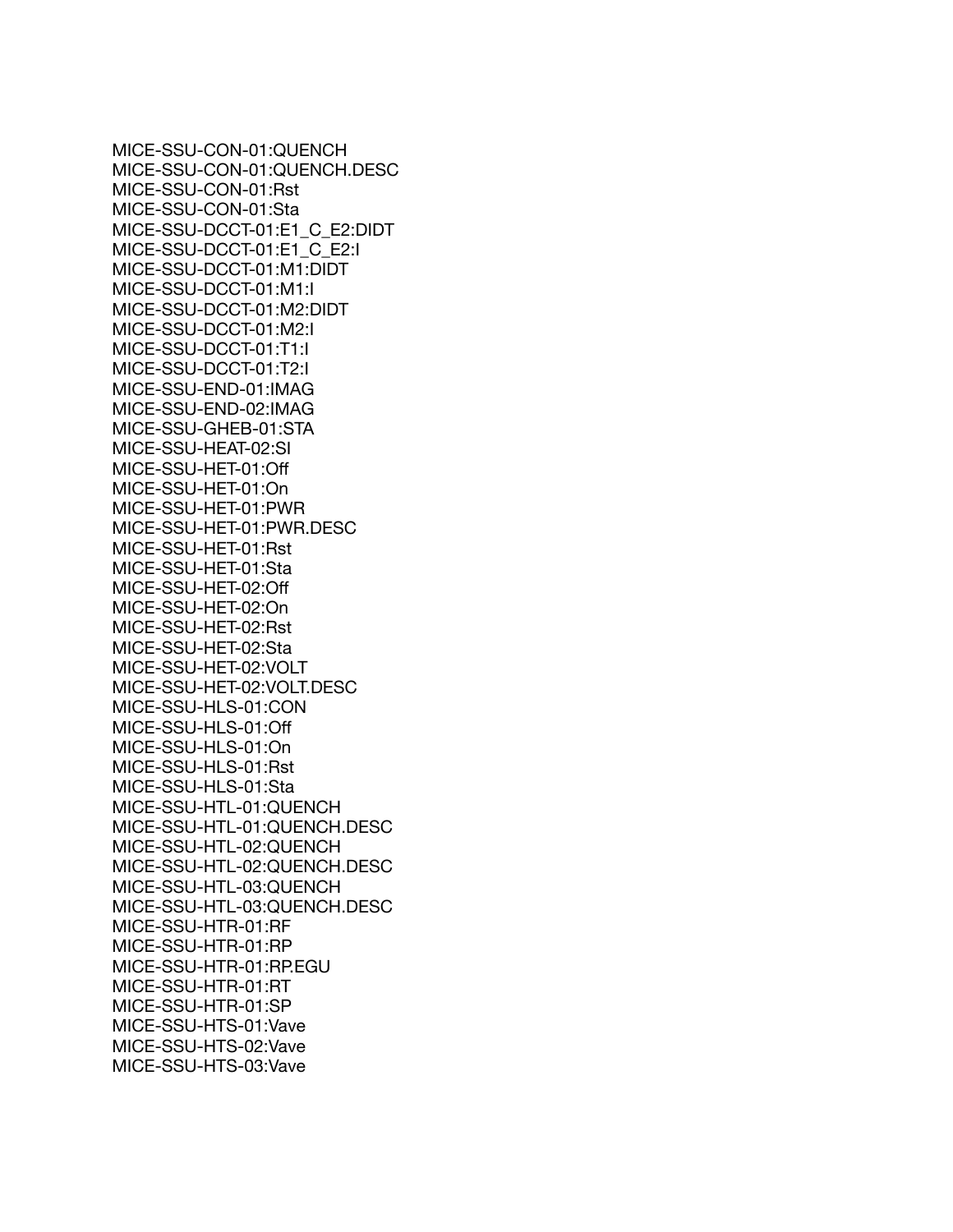MICE-SSU-HTS-04:Vave MICE-SSU-HTS-05:Vave MICE-SSU-HTS-06:Vave MICE-SSU-HTS-07:Vave MICE-SSU-HTS-08:Vave MICE-SSU-LEVEL-01:RLEV MICE-SSU-LEVEL-03:FULL MICE-SSU-LEVEL-03:FULL.DESC MICE-SSU-LEVEL-03:RLEV MICE-SSU-LEVEL-03:RUNI MICE-SSU-LTS-01:Vave MICE-SSU-LTS-02:Vave MICE-SSU-LTS-03:Vave MICE-SSU-LTS-04:Vave MICE-SSU-LTS-05:Vave MICE-SSU-LTS-06:Vave MICE-SSU-LTS-07:Vave MICE-SSU-LTS-08:Vave MICE-SSU-MATCH-01:BMAG MICE-SSU-MATCH-01:BU MICE-SSU-MATCH-01:CDB:SETILIM MICE-SSU-MATCH-01:CDB:SETIPRG MICE-SSU-MATCH-01:CDB:SETIRMP MICE-SSU-MATCH-01:CDB:SETRLIM MICE-SSU-MATCH-01:CDB:SETVLIM MICE-SSU-MATCH-01:ERR:NUM MICE-SSU-MATCH-01:ILIM MICE-SSU-MATCH-01:ILIM.DESC MICE-SSU-MATCH-01:IMAG MICE-SSU-MATCH-01:IPRG MICE-SSU-MATCH-01:IPRG.DESC MICE-SSU-MATCH-01:IRMP MICE-SSU-MATCH-01:IRMP.DESC MICE-SSU-MATCH-01:IRMP.HOPR MICE-SSU-MATCH-01:QD:SETSTA MICE-SSU-MATCH-01:RLIM MICE-SSU-MATCH-01:RMP MICE-SSU-MATCH-01:RMP.DESC MICE-SSU-MATCH-01:SETIRMP MICE-SSU-MATCH-01:SETRMP MICE-SSU-MATCH-01:STAB MICE-SSU-MATCH-01:STAB.DESC MICE-SSU-MATCH-01:VLIM MICE-SSU-MATCH-01:VLIM.DESC MICE-SSU-MATCH-01:VSUP MICE-SSU-MATCH-02:BMAG MICE-SSU-MATCH-02:BU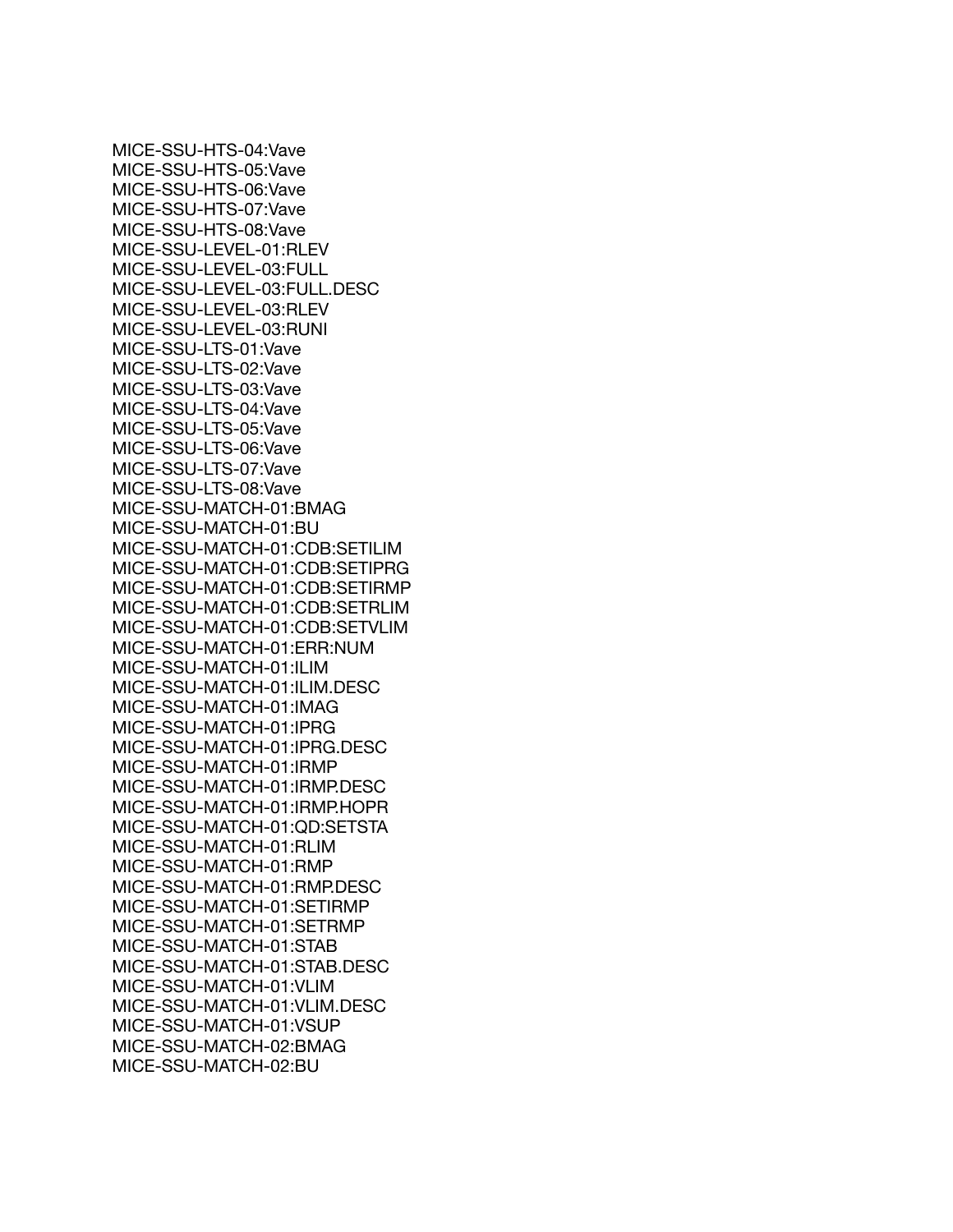MICE-SSU-MATCH-02:CDB:SETILIM MICE-SSU-MATCH-02:CDB:SETIPRG MICE-SSU-MATCH-02:CDB:SETIRMP MICE-SSU-MATCH-02:CDB:SETRLIM MICE-SSU-MATCH-02:CDB:SETVLIM MICE-SSU-MATCH-02:ERR:NUM MICE-SSU-MATCH-02:ILIM MICE-SSU-MATCH-02:IMAG MICE-SSU-MATCH-02:IPRG MICE-SSU-MATCH-02:IRMP MICE-SSU-MATCH-02:IRMP.HOPR MICE-SSU-MATCH-02:QD:SETSTA MICE-SSU-MATCH-02:RLIM MICE-SSU-MATCH-02:RMP MICE-SSU-MATCH-02:SETIRMP MICE-SSU-MATCH-02:SETRMP MICE-SSU-MATCH-02:STAB MICE-SSU-MATCH-02:VLIM MICE-SSU-MATCH-02:VSUP MICE-SSU-PG-01:RP MICE-SSU-PG-02:RP MICE-SSU-PSU-01:ESTOP MICE-SSU-PSU-01:ESTOP.DESC MICE-SSU-QK-01:Off MICE-SSU-QK-01:On MICE-SSU-QK-01:Rst MICE-SSU-QK-01:Sta MICE-SSU-QK-02:Off MICE-SSU-QK-02:On MICE-SSU-QK-02:Rst MICE-SSU-QK-02:Sta MICE-SSU-QK-03:Off MICE-SSU-QK-03:On MICE-SSU-QK-03:Rst MICE-SSU-QK-03:Sta MICE-SSU-QPS-01:15V:STA.DESC MICE-SSU-QPS-01:AGFD:STA.DESC MICE-SSU-QPS-01:AGFD:TRIP.DESC MICE-SSU-QPS-01:AQD:STA.DESC MICE-SSU-QPS-01:AQD:TRIP.DESC MICE-SSU-QPS-01:BALANCE.DESC MICE-SSU-QPS-01:DQD:TRIP.DESC MICE-SSU-QPS-01:ECQD:TRIP.DESC MICE-SSU-QPS-01:GND MICE-SSU-QPS-01:GND.DESC MICE-SSU-QPS-01:HB:STA.DESC MICE-SSU-QPS-01:ISOAMP:STA.DESC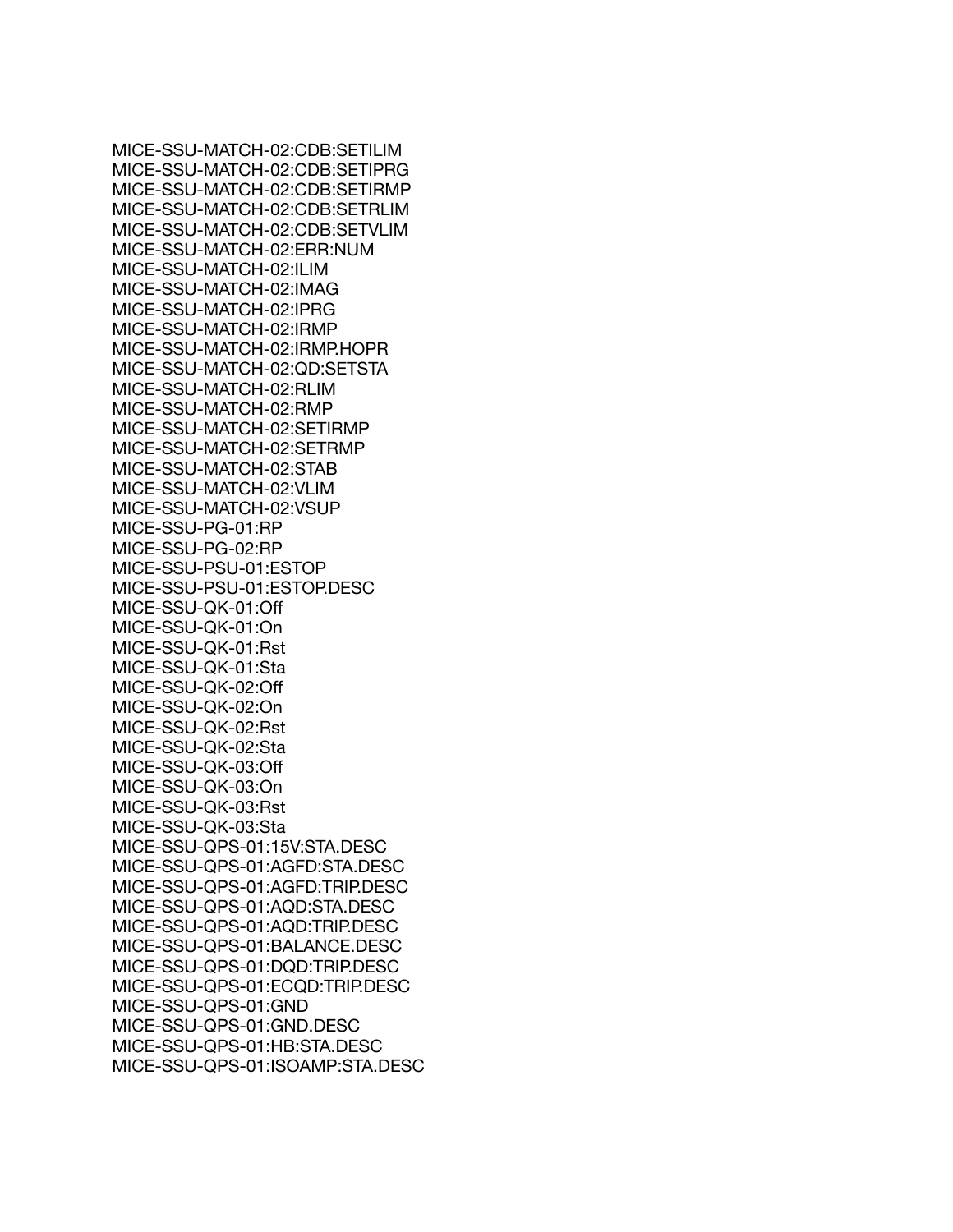MICE-SSU-QPS-01:M1QD:TRIP.DESC MICE-SSU-QPS-01:M2QD:TRIP.DESC MICE-SSU-QPS-01:MAINS MICE-SSU-QPS-01:MAINS.DESC MICE-SSU-QPS-01:PSU MICE-SSU-QPS-01:PSU.DESC MICE-SSU-QPS-02:PSU MICE-SSU-QPS-02:PSU.DESC MICE-SSU-RACK-01:TEMP MICE-SSU-RACK-01:TEMP.DESC MICE-SSU-RACK-02:TEMP MICE-SSU-RACK-02:TEMP.DESC MICE-SSU-RAMP-01:Off MICE-SSU-RAMP-01:On MICE-SSU-RAMP-01:Rst MICE-SSU-RAMP-01:Sta MICE-SSU-THTR-01:Off MICE-SSU-THTR-01:On MICE-SSU-THTR-01:Rst MICE-SSU-THTR-01:Sta MICE-SSU-THTR-01:STA MICE-SSU-THTR-01:STA.DESC MICE-SSU-TMP-02:ILK MICE-SSU-TMP-02:ILK.DESC MICE-SSU-TRIM-01:BMAG MICE-SSU-TRIM-01:BU MICE-SSU-TRIM-01:CDB:SETILIM MICE-SSU-TRIM-01:CDB:SETIPRG MICE-SSU-TRIM-01:CDB:SETIRMP MICE-SSU-TRIM-01:CDB:SETRLIM MICE-SSU-TRIM-01:CDB:SETVLIM MICE-SSU-TRIM-01:ERR:CLEAR MICE-SSU-TRIM-01:ERR:NUM MICE-SSU-TRIM-01:ILIM MICE-SSU-TRIM-01:IMAG MICE-SSU-TRIM-01:IPRG MICE-SSU-TRIM-01:IRMP MICE-SSU-TRIM-01:QD:SETSTA MICE-SSU-TRIM-01:RLIM MICE-SSU-TRIM-01:RLIM.DESC MICE-SSU-TRIM-01:RMP MICE-SSU-TRIM-01:SETIRMP MICE-SSU-TRIM-01:SETRMP MICE-SSU-TRIM-01:VLIM MICE-SSU-TRIM-01:VPRG MICE-SSU-TRIM-01:VPRG.DESC MICE-SSU-TRIM-01:VSUP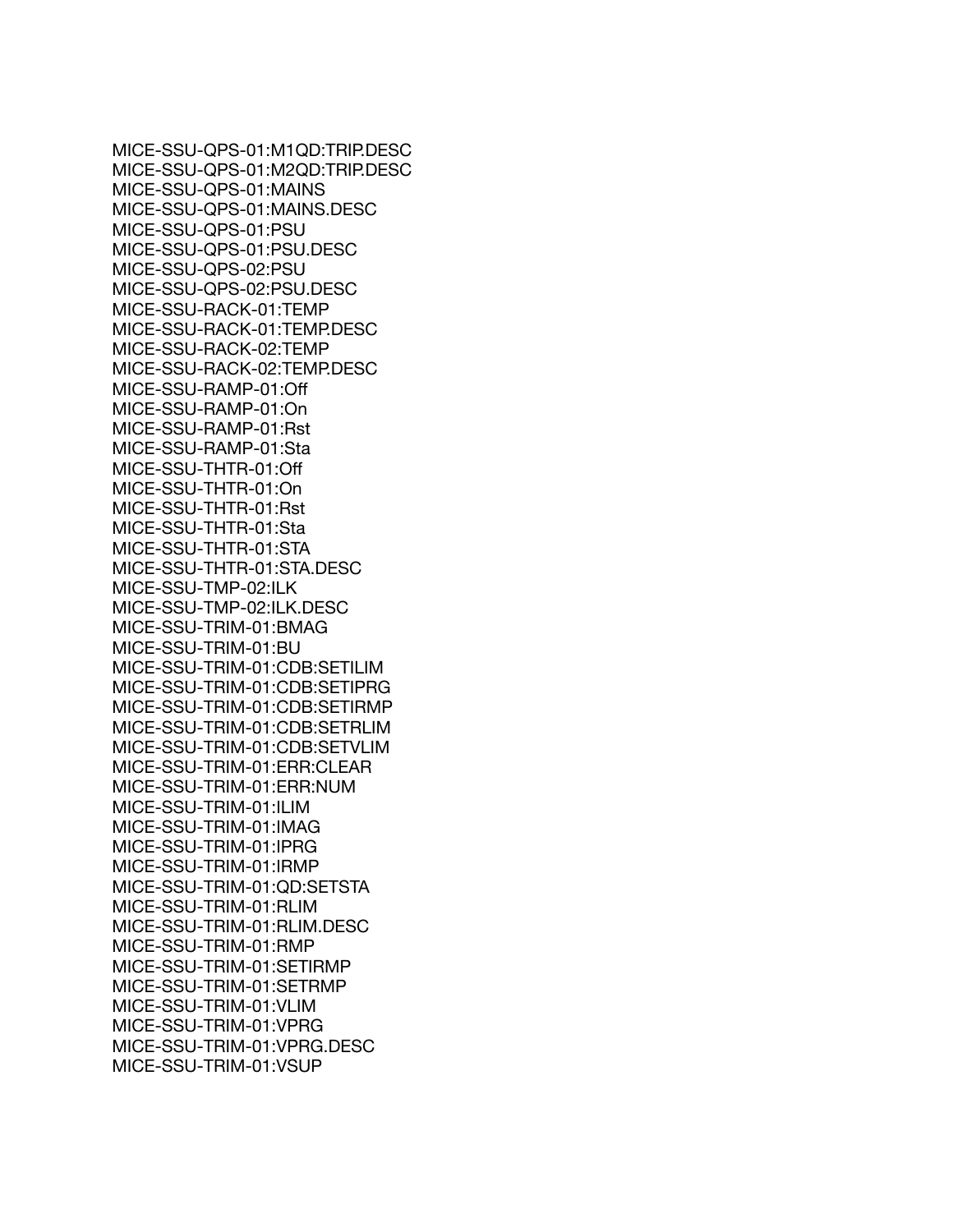MICE-SSU-TRIM-02:BMAG MICE-SSU-TRIM-02:BU MICE-SSU-TRIM-02:CDB:SETILIM MICE-SSU-TRIM-02:CDB:SETIPRG MICE-SSU-TRIM-02:CDB:SETIRMP MICE-SSU-TRIM-02:CDB:SETRLIM MICE-SSU-TRIM-02:CDB:SETVLIM MICE-SSU-TRIM-02:ERR:CLEAR MICE-SSU-TRIM-02:ERR:NUM MICE-SSU-TRIM-02:ILIM MICE-SSU-TRIM-02:IMAG MICE-SSU-TRIM-02:IPRG MICE-SSU-TRIM-02:IRMP MICE-SSU-TRIM-02:QD:SETSTA MICE-SSU-TRIM-02:RLIM MICE-SSU-TRIM-02:RMP MICE-SSU-TRIM-02:SETIRMP MICE-SSU-TRIM-02:SETRMP MICE-SSU-TRIM-02:VLIM MICE-SSU-TRIM-02:VPRG MICE-SSU-TRIM-02:VSUP MICE-CHAN-FCD-01:seqInitFCD.PROC MICE-CHAN-FCD-01:seqSetFCD.PROC MICE-CHAN-FCD-01:SETRMP MICE-FCD-COFF-01:Off MICE-FCD-COFF-01:On MICE-FCD-COFF-01:Rst MICE-FCD-COFF-01:Sta MICE-FCD-COIL-01:CDB:SETILIM MICE-FCD-COIL-01:CDB:SETIPRG MICE-FCD-COIL-01:CDB:SETIRMP MICE-FCD-COIL-01:CDB:SETRLIM MICE-FCD-COIL-01:CDB:SETVLIM MICE-FCD-COIL-01:ERR:NUM MICE-FCD-COIL-01:ILIM MICE-FCD-COIL-01:IPRG MICE-FCD-COIL-01:IRMP MICE-FCD-COIL-01:IRMPU MICE-FCD-COIL-01:RMP MICE-FCD-COIL-01:RS1:IRMP MICE-FCD-COIL-01:RS2:IRMP MICE-FCD-COIL-01:RS3:IRMP MICE-FCD-COIL-01:RS4:IRMP MICE-FCD-COIL-01:STAB MICE-FCD-COIL-01:VLIM MICE-FCD-COIL-01:VSUP MICE-FCD-CON-01:CON